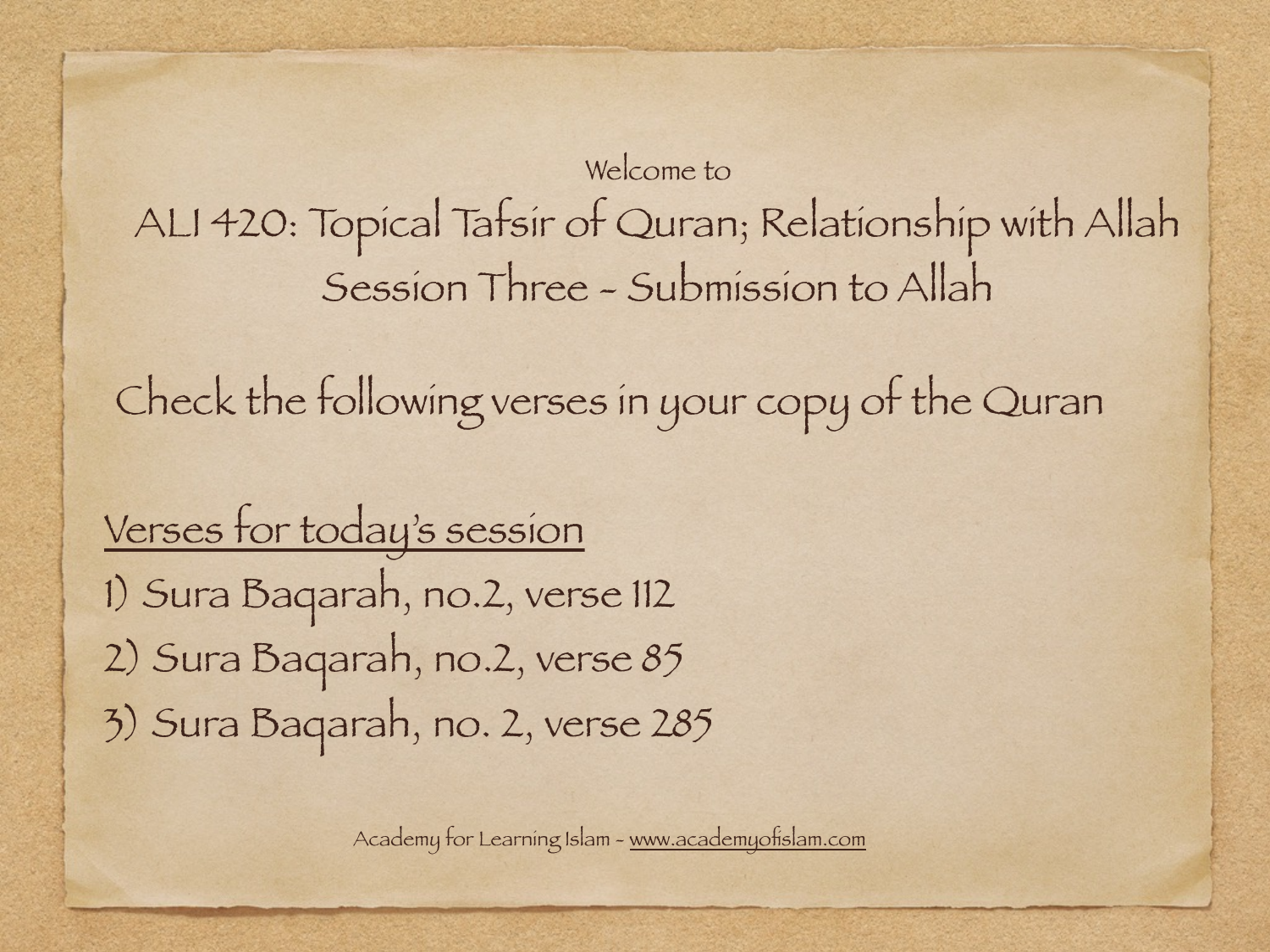## Submission

#### Definitions

- complete surrender to Allah
- entrusting yourself to Allah
- acceptance and obedience in all aspects of life
- losing the self in Allah
- relinquishing choice in what Allah commands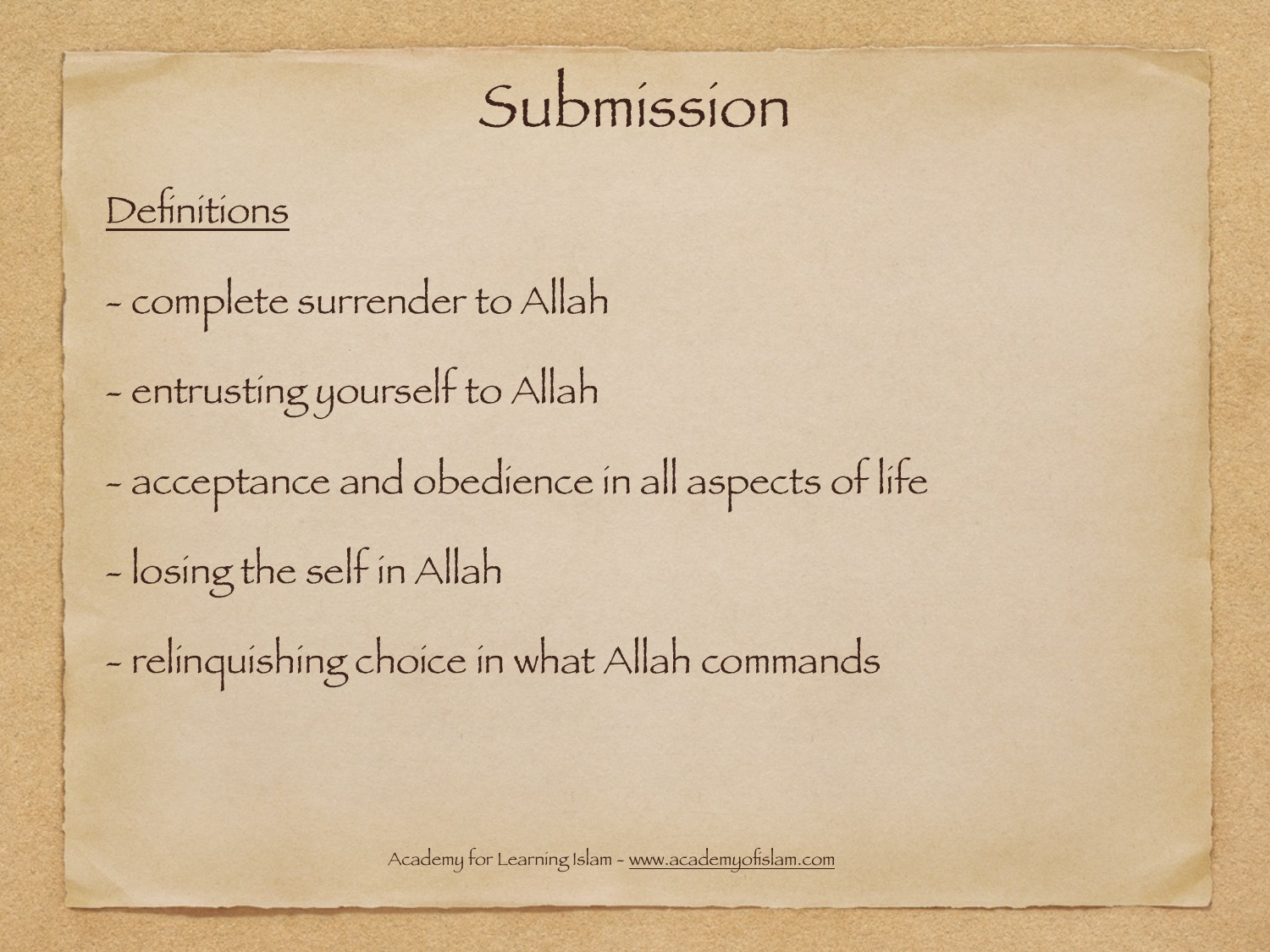# Similar Terms

يضِوْفَت- entrusting your affairs to Allah

كُّلَوَت - reliance on Allah, making Him your Wakil (Guardian, Protector . . .)

اَضِر - being pleased with whatever Allah decrees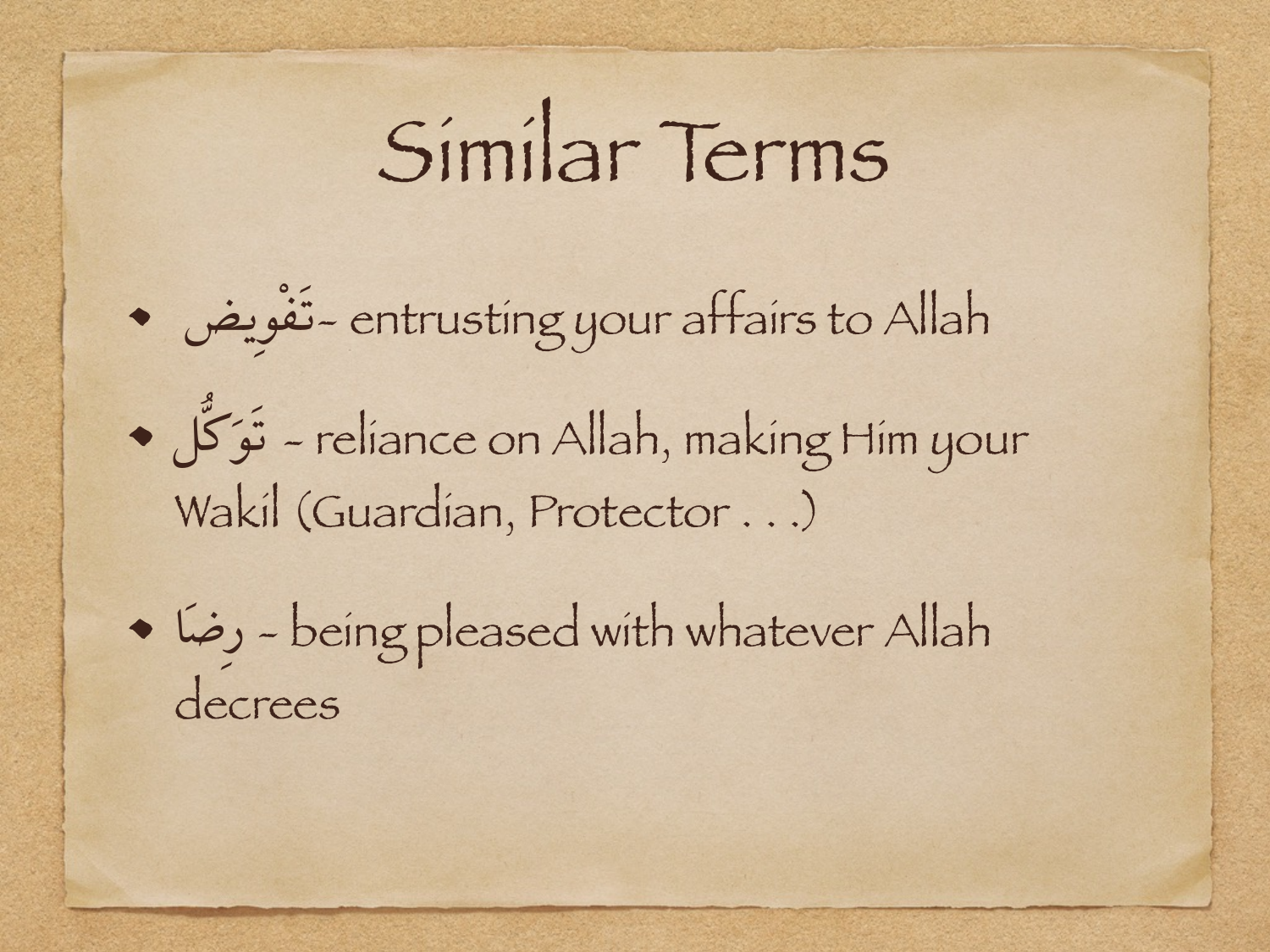The Prophet (s) never used to utter the words 'if only . . .' with regards to something that had happened in the past.

Imam Sadiq (a) Mizanul Hikmah, H#2611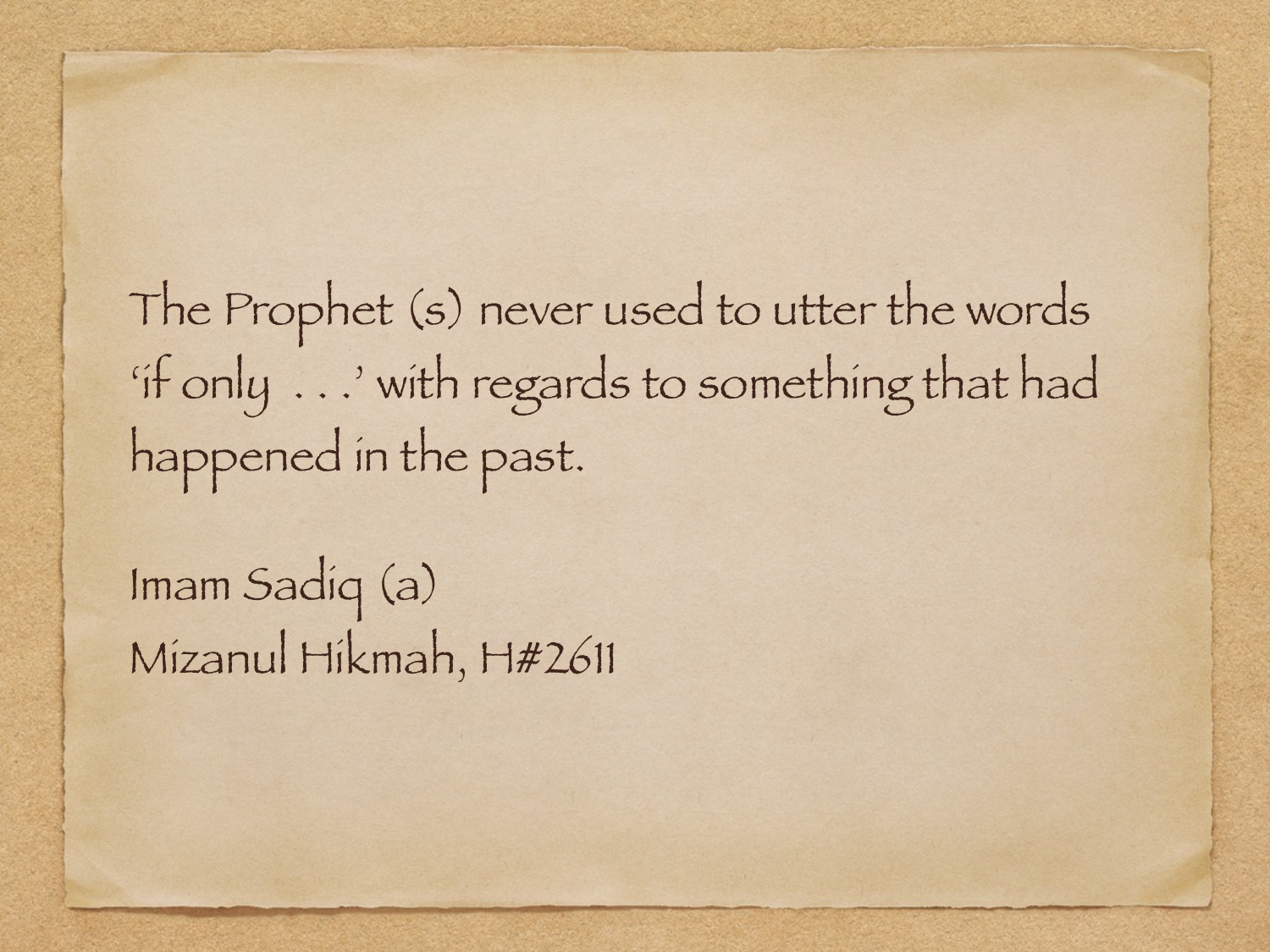#### Sura Baqarah, no.2, verse 112 Surrender

بَلَىٰ مَنْ أسْلَمَ وَجْهَهُ لِلَّهِ وَهُوَ مُحْسِنٌ فَلَهُ أجْرُهُ عِنْدَ رَبِّهِ وَلَا خَوْفٌ عَلَيْهِمْ وَلَا هُمْ يَحْزَنُونَ

ِCertainly whoever submits his will to Allah and is virtuous, he shall have his reward from his Lord and they will have no fear nor shall they grieve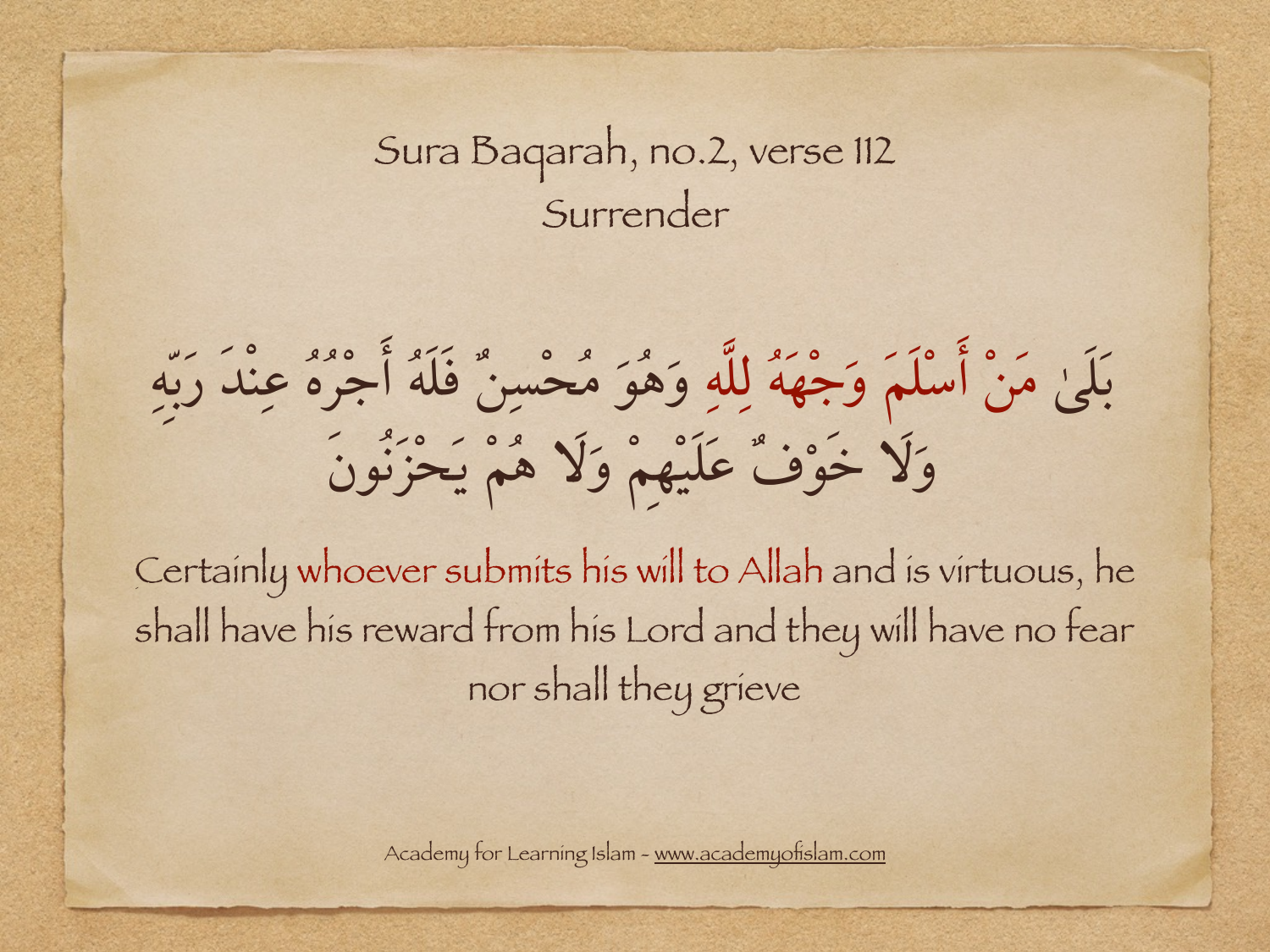### Sura Baqarah, no.2, verse 285 Obedience

آمَنَ الرَّسُولُ بِمَا أنْزِلَ إلَيْهِ مِنْ رَبِّهِ وَالْمُؤمِنُونَۚكُلٌّ آمَنَ بِاللَّهِ وَمَلَائِكَتِهِ وَكُتُبِهِ وَرُسُلِهِ لَا نُفَرِّقُ بَيْنَ أحَدٍ مِنْ رُسُلِهِۚ وَقَالُوا سَمِعْنَا وَأطَعْنَاۖ غُفْرَانَكَ رَبَّنَا وَإلَيْكَ الْمَصِيرُ

The Apostle and the believers, all have faith in what has been sent down to him from his Lord. Each [of them] has faith in Allah, His angels, His scriptures and His apostles. [They declare] 'We make no distinction between any of His apostles.' And they say, 'We hear and obey. Our Lord, forgive us, and toward You is the return.'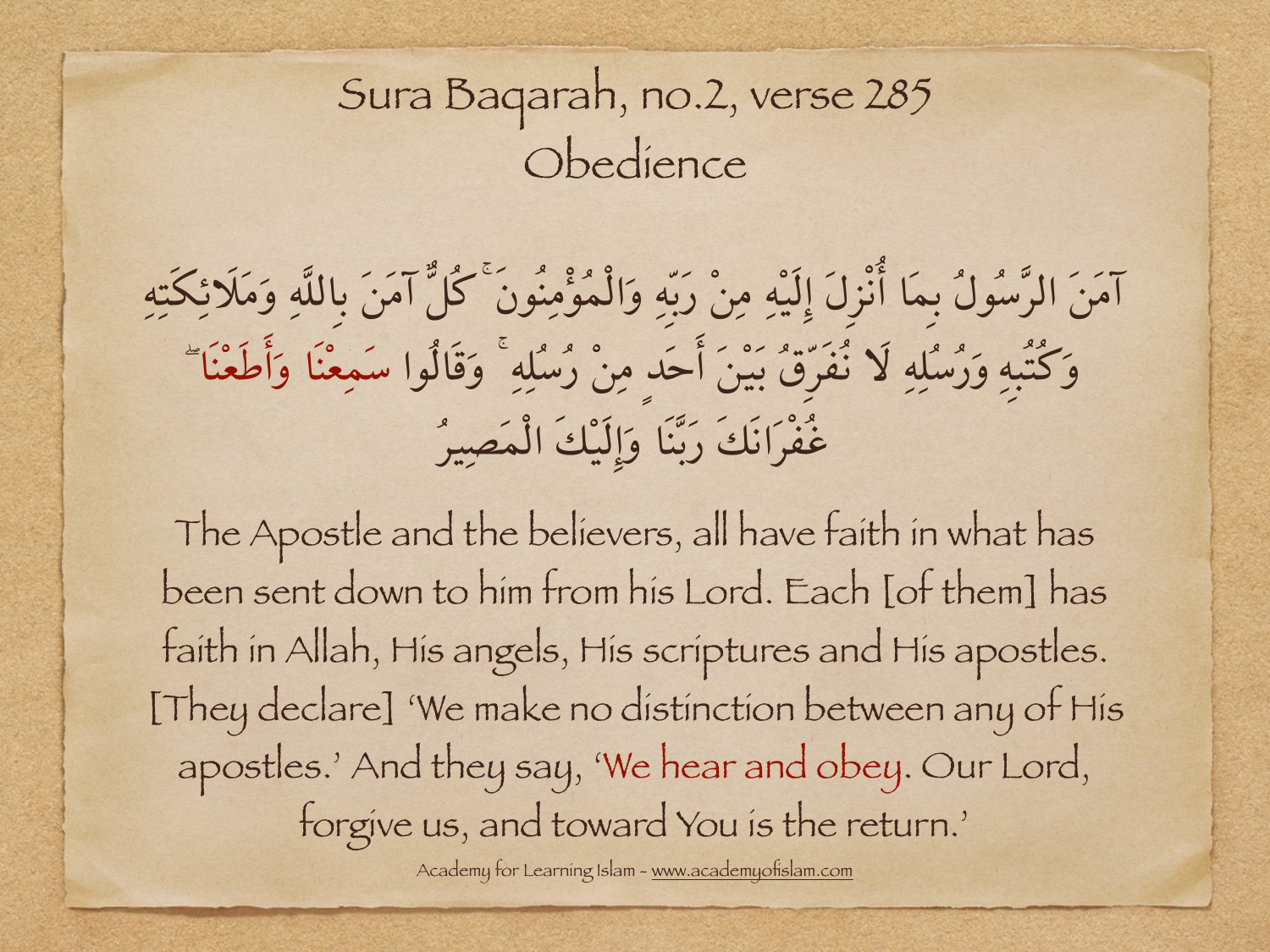### Sura Baqarah, no.2, verse 85 Selective Surrender

## أفَتُؤمِنُونَ بِبَعْضِ الْکِتَابِ وَتَكْفُرُونَ بِبَعْضٍ Do you then believe in a part of the Book and disbelieve in the other?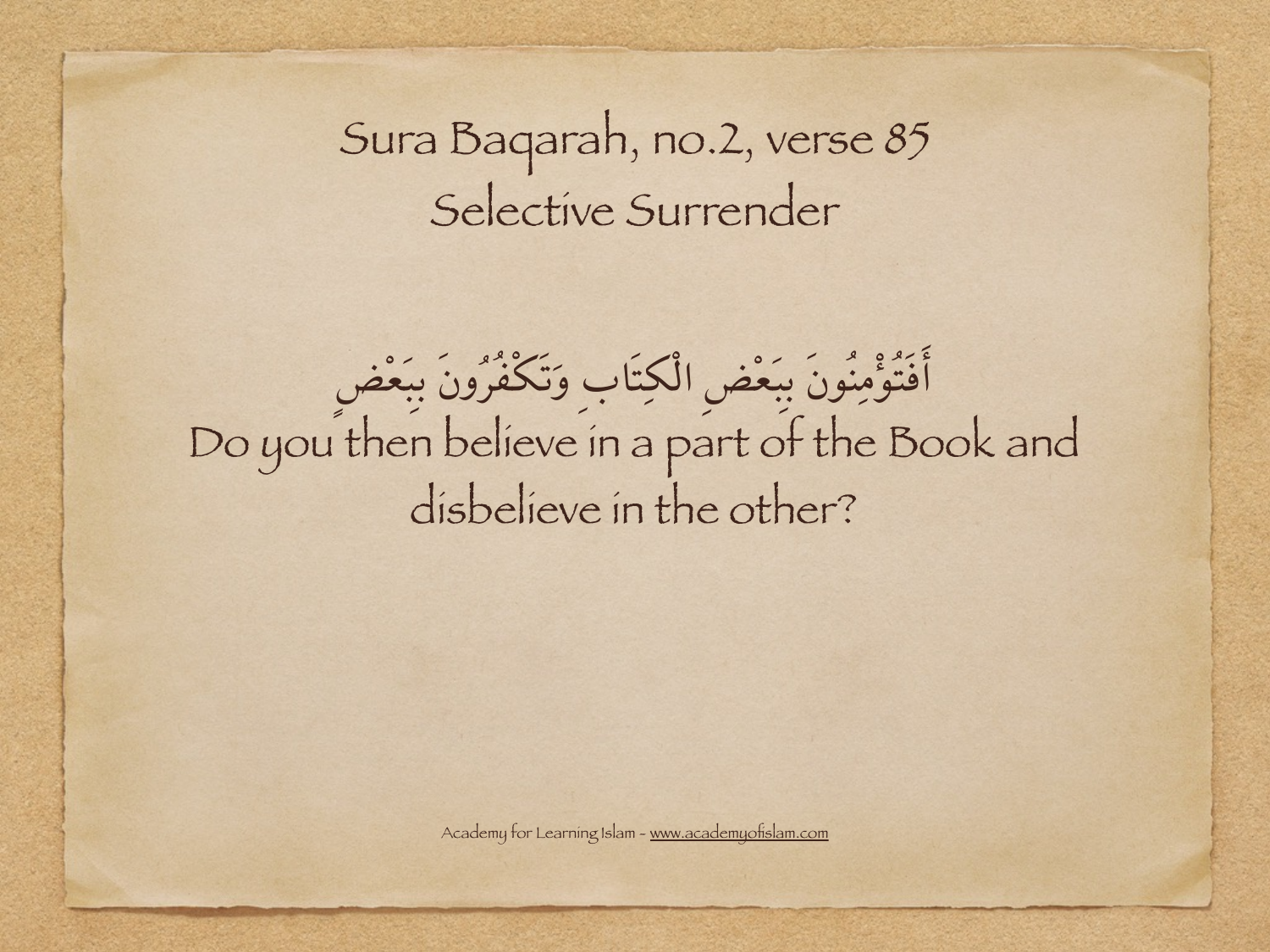## Hadith al Qudsi

Allah the most High revealed to Nabi Dawood (a) saying;

I want something, and you want something else, and surely My will is done. Therefore if you submit to what I want, I will suffice you in what you want. If you do not submit to My will however, I will exhaust you in your quest for what you want, and only what I want will be.

Scale of Wisdom, H#3108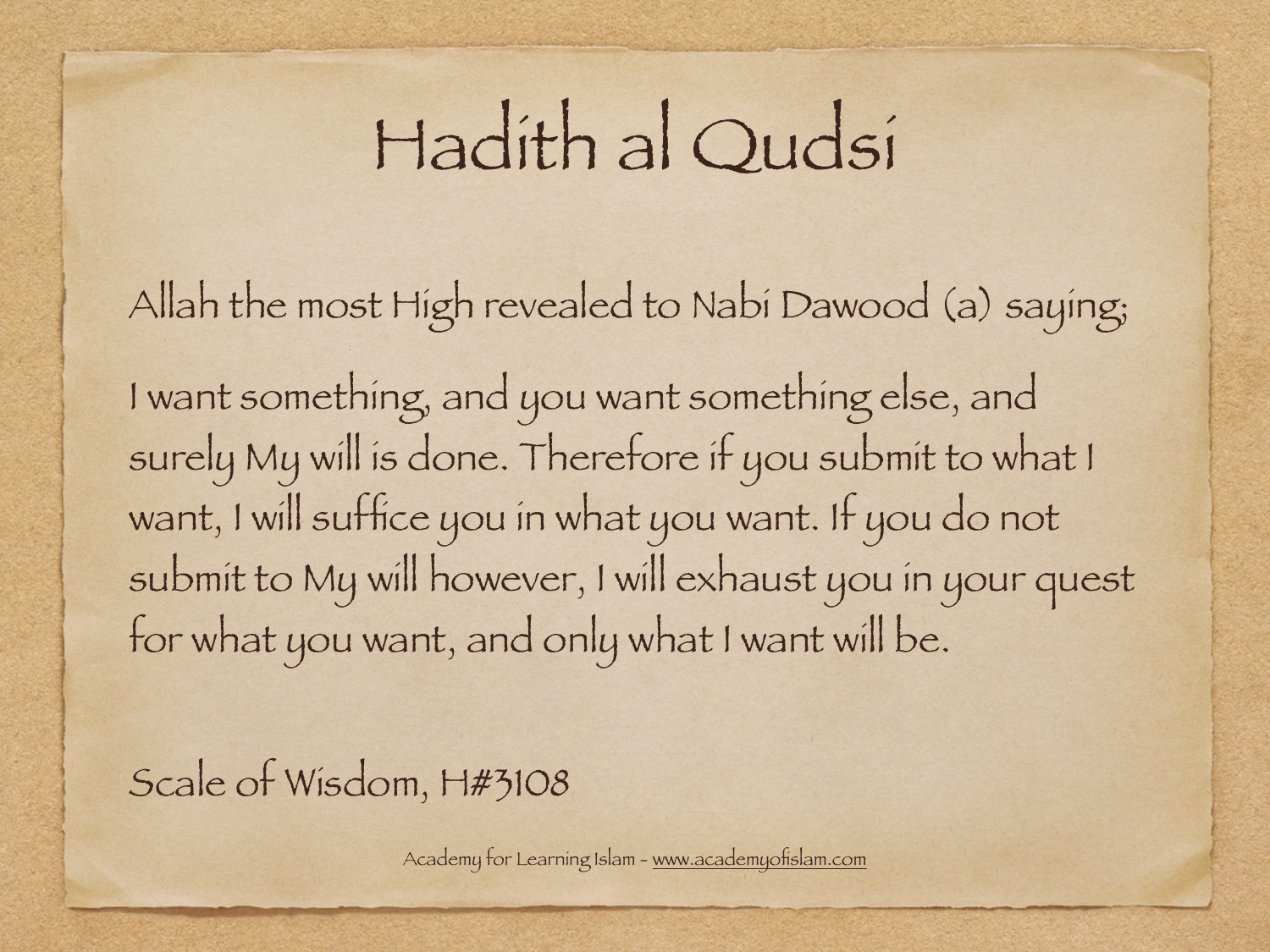When something happens and perhaps it is not what you wanted or expected, say;

مَا شَاءَ اللَّهُ لاَ حَوْلَ وَ لاَ قُوَّةَ اِلاَّ بِاللَّهِ Whatever Allah wills There is no power and no strength except in Allah.

According to hadith Allah says about such a person; O my angels, My servant has submitted so assist him, hasten to him, and grant him his request.